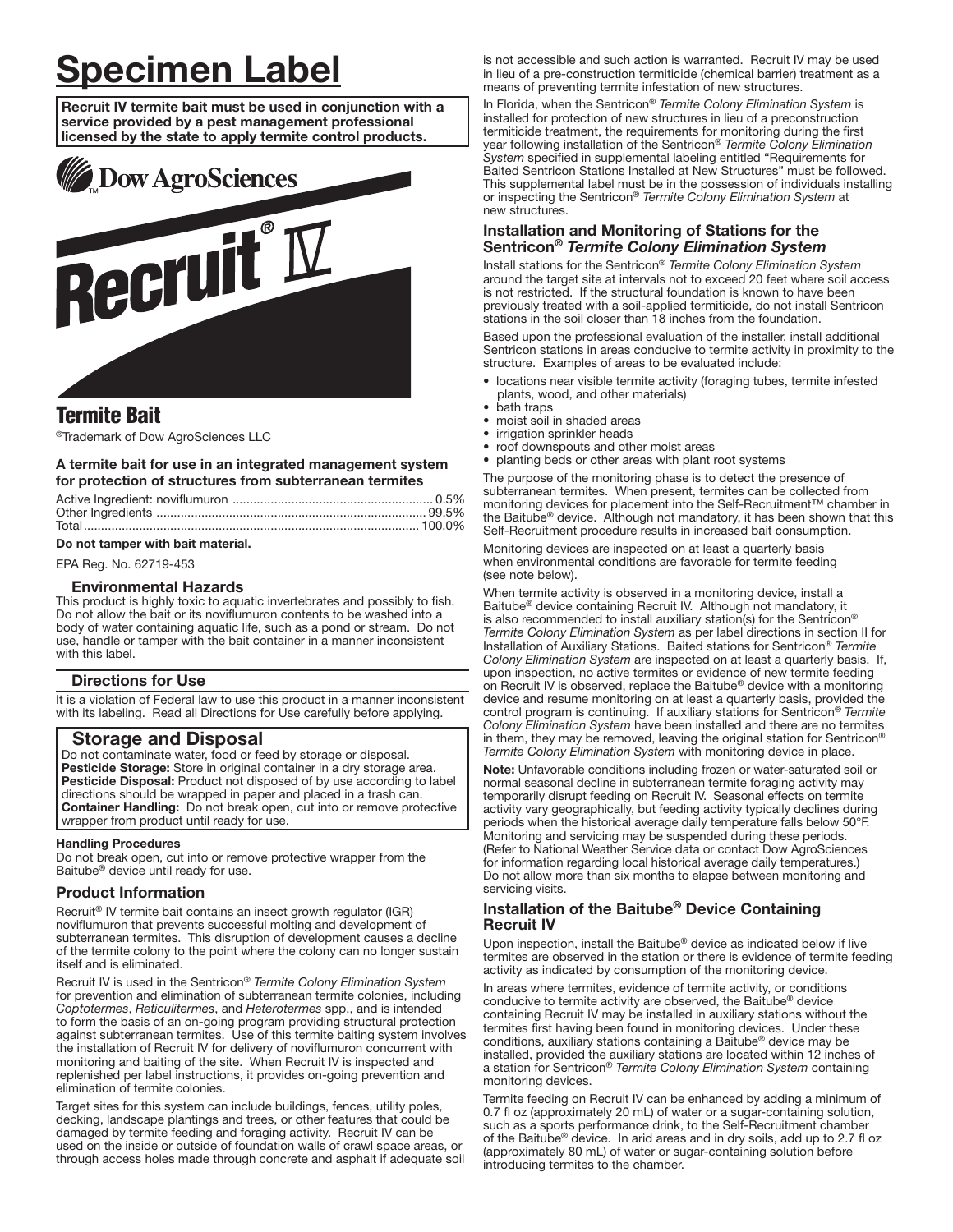- I. Self-Recruitment Procedure: If the self-recruitment procedure is utilized, remove termites present in the monitoring device and introduce them into the Self-Recruitment chamber in the top of the Baitube® device as follows (refer to Figure 1):
	- 1. Prepare the Baitube® device for introduction of termites as follows:
		- (1) Remove the cap.
		- (2) Add water or sugar-containing solution as previously described. This moisture is necessary for termites to survive the Self-Recruitment procedure. Allow the water or sugar-containing solution to be completely absorbed by the bait before transferring termites to the chamber.
- 2. Transfer termites from the infested monitoring device to the Self-Recruitment chamber of the Baitube® device as follows:
	- (1) Remove monitoring device from the Sentricon station and place in a container suitable for collecting termites and associated debris that will be introduced into the Self-Recruitment chamber. A shallow pan works well for this purpose, or, with experience, users may fashion other devices more suitable for this purpose.
	- (2) Carefully remove termites, debris, soil and mud tube material from the surface of the monitoring device. Save this material to add to the Self-Recruitment chamber along with termites.
- Figure 1. (Refer to Self-Recruitment Procedure section)
- 1a. When termite feeding activity is observed in a monitoring device, remove the monitoring device, and replace it with a Baitube® device containing Recruit IV. Use worker termites, if present, for Self-Recruitment procedure.
- (3) If possible, separate the halves of the monitoring device and gently tap them to dislodge as many termites as possible into the collecting pan.
- (4) Introduce the termites and debris collected into the Self-Recruitment chamber of the Baitube® device. Excess debris and termites may be discarded or used to initiate the Self-Recruitment process in an auxiliary station for Sentricon® *Termite Colony Elimination System* placed adjacent to the primary baited station (see Installation of Auxiliary Stations).
- (5) Replace the cap of the Baitube® device. Avoid harming termites placed in the chamber when replacing the cap. If the chamber is overfilled, wait for excess termites to move out of the way to avoid injuring them since dead termites may repel nestmates from feeding at the bait station.
- 3. Remove the plastic covering of the Baitube® device at the perforations to expose the termite access holes before inserting into the station for Sentricon® *Termite Colony Elimination System*.
- 4. Complete the Self-Recruitment procedure by inserting the capped Baitube® device into the station for Sentricon® *Termite Colony Elimination System* and replacing the outer cap of the station.



1b. Remove termites from the monitoring device into the collecting pan and introduce them into the top of the Baitube® device.